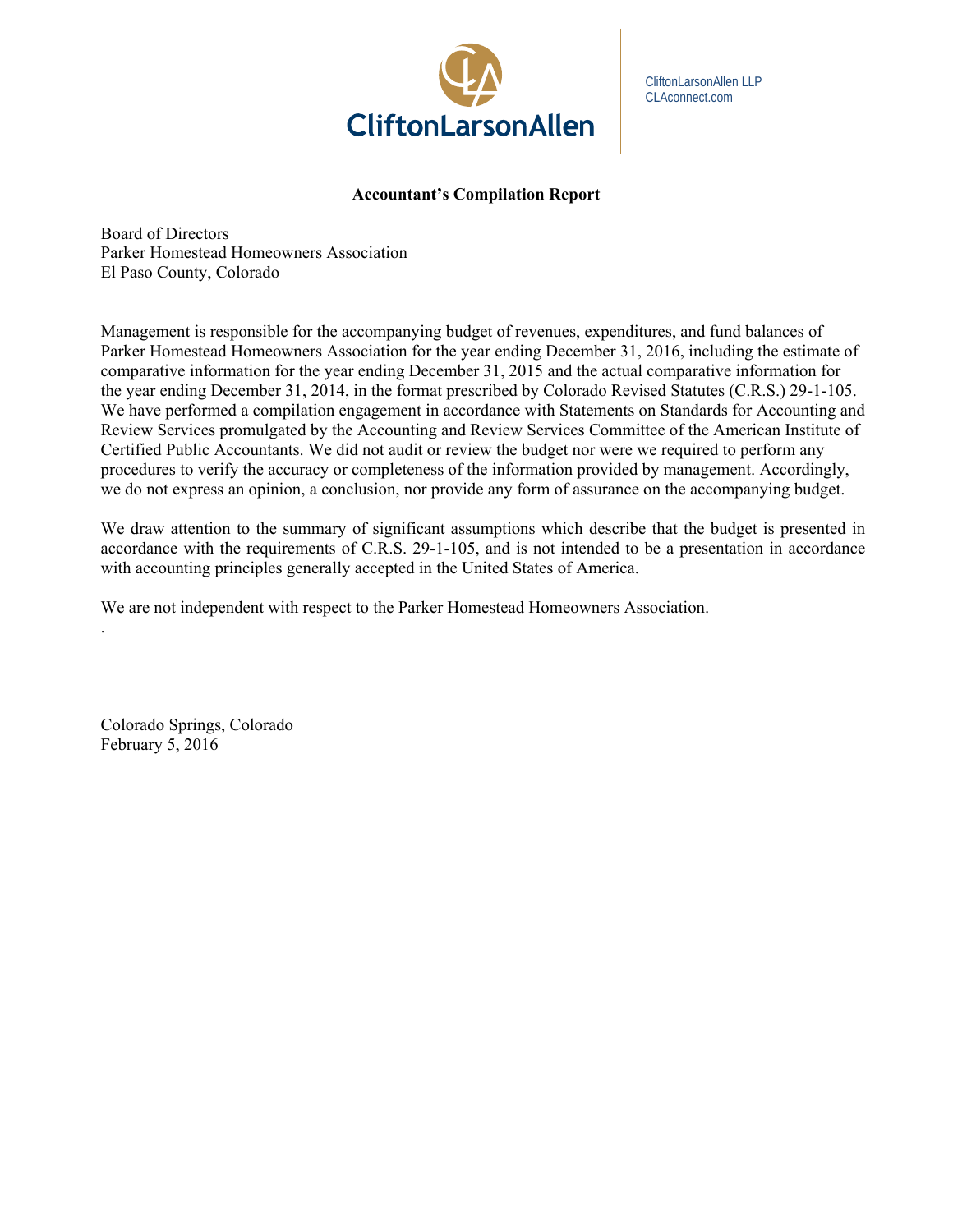# **For the Years Ended and Ending December 31, PARKER HOMESTEAD HOMEOWNERS ASSOCIATION SUMMARY 2016 BUDGET AS PROPOSED WITH 2015 ESTIMATED**

2/5/2016

|                  |                                      | <b>BUDGET</b><br>2015 | <b>ACTUAL</b><br>11/30/2015 | <b>ESTIMATED</b><br>2015 | <b>PROPOSED</b><br>2016 |
|------------------|--------------------------------------|-----------------------|-----------------------------|--------------------------|-------------------------|
|                  | <b>BEGINNING FUND BALANCES</b>       | \$                    | \$<br>$(2,750)$ \$          | $(2,750)$ \$             | 3,153                   |
| <b>REVENUES</b>  |                                      |                       |                             |                          |                         |
|                  | 1 Developer advance                  | 26,158                | 4,672                       | 4,672                    | 11,217                  |
|                  | 2 Other income                       | 100                   |                             | 100                      | 100                     |
|                  | 3 Homeowner Dues                     | 7,707                 | 7,473                       | 9,431                    | 24,030                  |
|                  | Total revenues                       | 33,965                | 12,145                      | 14,203                   | 35,347                  |
|                  | TRANSFERS IN                         | $\blacksquare$        | $\overline{a}$              | $\bar{\phantom{a}}$      | 2,000                   |
|                  | Total funds available                | 33,965                | 9,395                       | 11,453                   | 40,500                  |
|                  | <b>EXPENDITURES</b>                  |                       |                             |                          |                         |
|                  | 4 General and administration         |                       |                             |                          |                         |
| 5                | Accounting                           | 3,800                 |                             |                          | 4,000                   |
| 6                | Audit                                |                       |                             |                          | 1,500                   |
| $\boldsymbol{7}$ | <b>Billing</b>                       | 3,800                 |                             |                          | 4,000                   |
| 8                | Contingency                          | 3,000                 |                             | 500                      | 1,000                   |
| 9                | HOA management                       | 3,800                 | 2,859                       | 3,800                    | 4,000                   |
| 10               | Insurance                            | 4,000                 | 1,614                       | 1,614                    | 2,000                   |
| 11               | Legal                                | 1,000                 |                             | 500                      | 1,000                   |
| 12               | Miscellaneous                        |                       | 80                          | 90                       |                         |
| 13               | Trash & Recycling                    |                       | 822                         | 1,500                    | 3,000                   |
|                  | 14 Operations and maintenance        |                       |                             |                          |                         |
| 15               | Fertilization / Weed Control         | 1,000                 |                             |                          | 1,000                   |
| 16               | Landscape - General                  | 6,000                 |                             |                          | 3,000                   |
| 17               | Landscape - Native                   | 3,000                 |                             |                          | 3,000                   |
| 18               | Snow removal                         | 3,000                 |                             |                          | 5,000                   |
| 19               | Utilities                            |                       | 271                         | 296                      | 3,000                   |
|                  | Total expenditures                   | 32,400                | 5,646                       | 8,300                    | 35,500                  |
|                  | <b>TRANSFERS OUT</b>                 | $\overline{a}$        | $\overline{a}$              | $\overline{a}$           | 2,000                   |
|                  | Total expenditures and transfers out |                       |                             |                          |                         |
|                  | requiring appropriation              | 32,400                | 5,646                       | 8,300                    | 37,500                  |
|                  | <b>ENDING FUND BALANCES</b>          | \$<br>1,565           | \$<br>3,749                 | \$<br>3,153              | $\mathcal{S}$<br>3,000  |

# PRELIMINARY DRAFT - SUBJECT TO REVISION

This financial information should be read only in connection with the accompanying accountant's compilation report and summary of significant assumptions.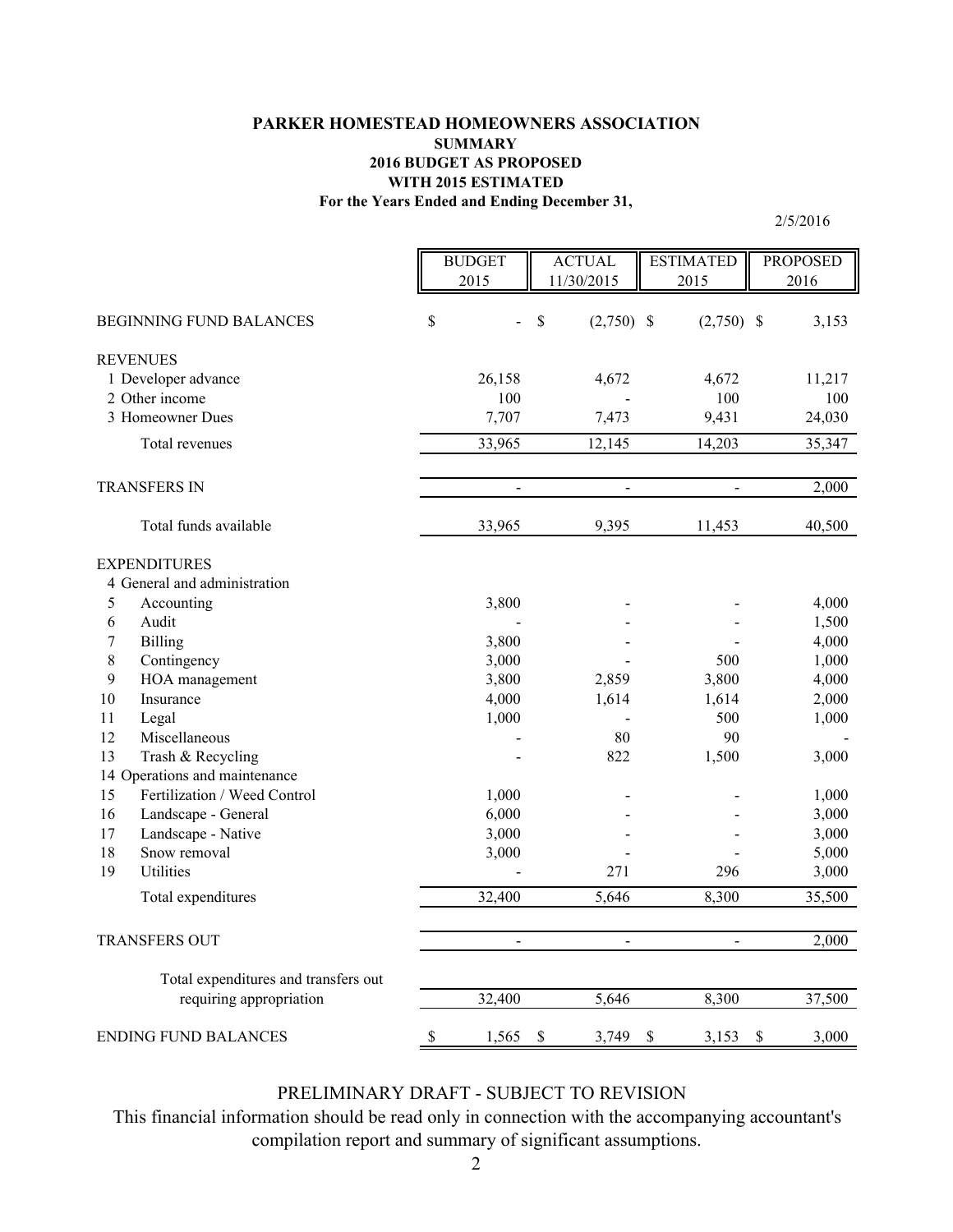# **For the Years Ended and Ending December 31, PARKER HOMESTEAD HOMEOWNERS ASSOCIATION PROPERTY TAX SUMMARY INFORMATION**

BUDGET ACTUAL ESTIMATED PROPOSED 2015 | 11/30/2015 | 2015 | 2016 ASSESSED VALUATION - Certified Assessed Value  $\overline{\text{S}}$  - \$ - \$  $\overline{\text{S}}$ MILL LEVY PROPERTY TAXES Budgeted Property Taxes - \$ - \$ - \$ - \$ BUDGETED PROPERTY TAXES \$ - - \$ - \$ - \$

PRELIMINARY DRAFT - SUBJECT TO REVISION

This financial information should be read only in connection with the accompanying accountant's compilation report and summary of significant assumptions.

2/5/2016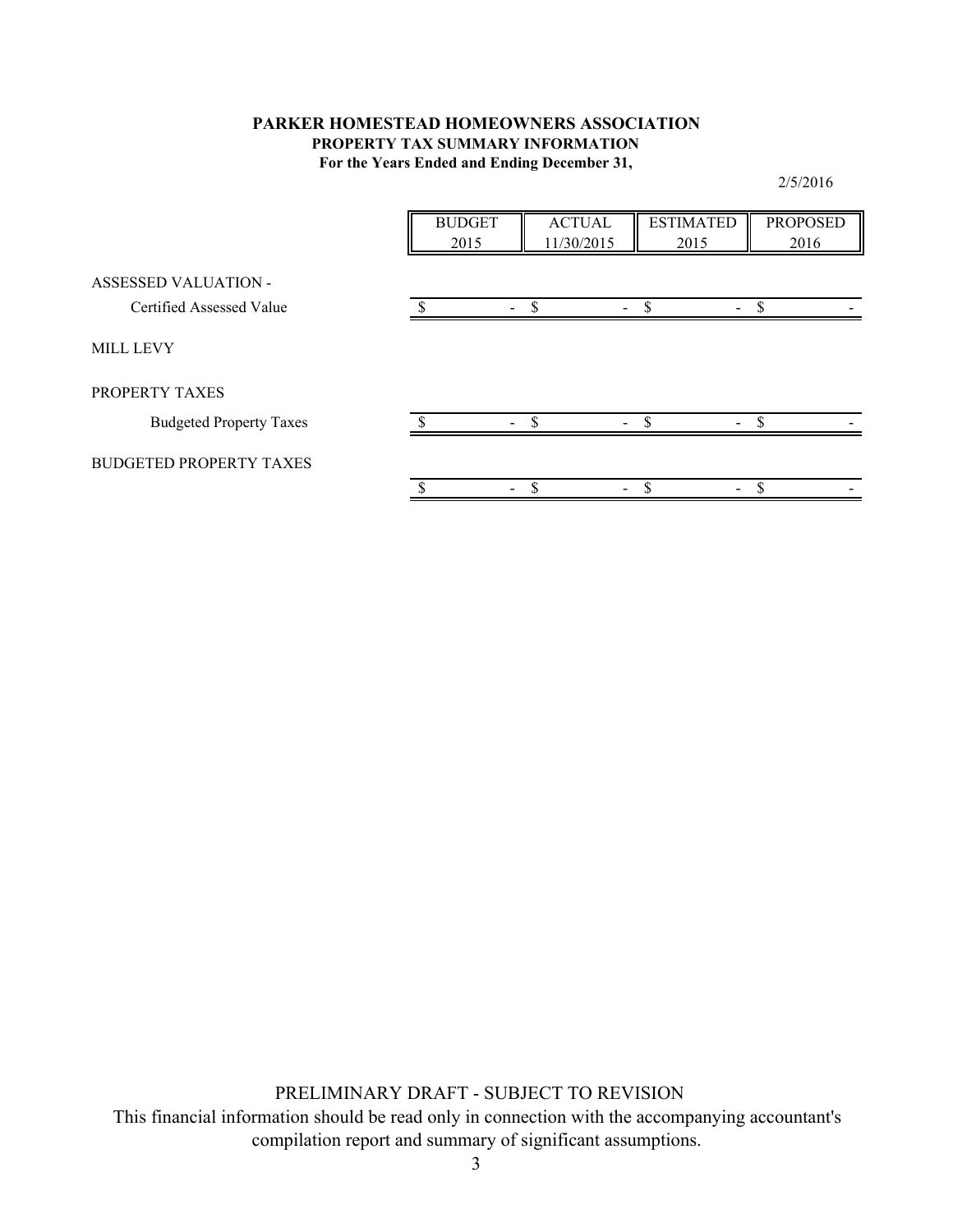# **For the Years Ended and Ending December 31, PARKER HOMESTEAD HOMEOWNERS ASSOCIATION GENERAL FUND 2016 BUDGET AS PROPOSED WITH 2015 ESTIMATED**

2/5/2016

|    |                                      | <b>BUDGET</b><br>2015 | <b>ACTUAL</b><br>11/30/2015 | <b>ESTIMATED</b><br>2015 | <b>PROPOSED</b><br>2016 |
|----|--------------------------------------|-----------------------|-----------------------------|--------------------------|-------------------------|
|    | <b>BEGINNING FUND BALANCES</b>       | \$                    | \$<br>$(2,750)$ \$          | $(2,750)$ \$             | 3,153                   |
|    | <b>REVENUES</b>                      |                       |                             |                          |                         |
|    | 1 Developer advance                  | 26,158                | 4,672                       | 4,672                    | 11,217                  |
|    | 2 Other income                       | 100                   |                             | 100                      | 100                     |
|    | 3 Homeowner Dues                     | 7,707                 | 7,473                       | 9,431                    | 24,030                  |
|    | Total revenues                       | 33,965                | 12,145                      | 14,203                   | 35,347                  |
|    | Total funds available                | 33,965                | 9,395                       | 11,453                   | 38,500                  |
|    | <b>EXPENDITURES</b>                  |                       |                             |                          |                         |
|    | General and administration           |                       |                             |                          |                         |
| 4  | Accounting                           | 3,800                 |                             |                          | 4,000                   |
| 5  | Audit                                |                       |                             |                          | 1,500                   |
| 6  | <b>Billing</b>                       | 3,800                 |                             |                          | 4,000                   |
| 7  | Contingency                          | 3,000                 |                             | 500                      | 1,000                   |
| 8  | HOA management                       | 3,800                 | 2,859                       | 3,800                    | 4,000                   |
| 9  | Insurance                            | 4,000                 | 1,614                       | 1,614                    | 2,000                   |
| 10 | Legal                                | 1,000                 | $\overline{a}$              | 500                      | 1,000                   |
| 11 | Miscellaneous                        |                       | 80                          | 90                       |                         |
| 12 | Trash & Recycling                    |                       | 822                         | 1,500                    | 3,000                   |
|    | Operations and maintenance           |                       |                             |                          |                         |
| 13 | Fertilization / Weed Control         | 1,000                 |                             |                          | 1,000                   |
| 14 | Landscape - General                  | 6,000                 |                             |                          | 3,000                   |
| 15 | Landscape - Native                   | 3,000                 |                             |                          | 3,000                   |
| 16 | Snow removal                         | 3,000                 |                             |                          | 5,000                   |
| 17 | Utilities                            |                       | 271                         | 296                      | 3,000                   |
|    | Total expenditures                   | 32,400                | 5,646                       | 8,300                    | 35,500                  |
|    | <b>TRANSFERS OUT</b>                 |                       |                             |                          |                         |
|    | <b>RESERVE FUND</b>                  |                       |                             |                          | 2,000                   |
|    | Total transfers out                  |                       | $\overline{a}$              |                          | 2,000                   |
|    | Total expenditures and transfers out |                       |                             |                          |                         |
|    | requiring appropriation              | 32,400                | 5,646                       | 8,300                    | 37,500                  |
|    | <b>ENDING FUND BALANCES</b>          | \$<br>1,565           | \$<br>3,749                 | \$<br>3,153              | \$<br>1,000             |

# PRELIMINARY DRAFT - SUBJECT TO REVISION

This financial information should be read only in connection with the accompanying accountant's compilation report and summary of significant assumptions.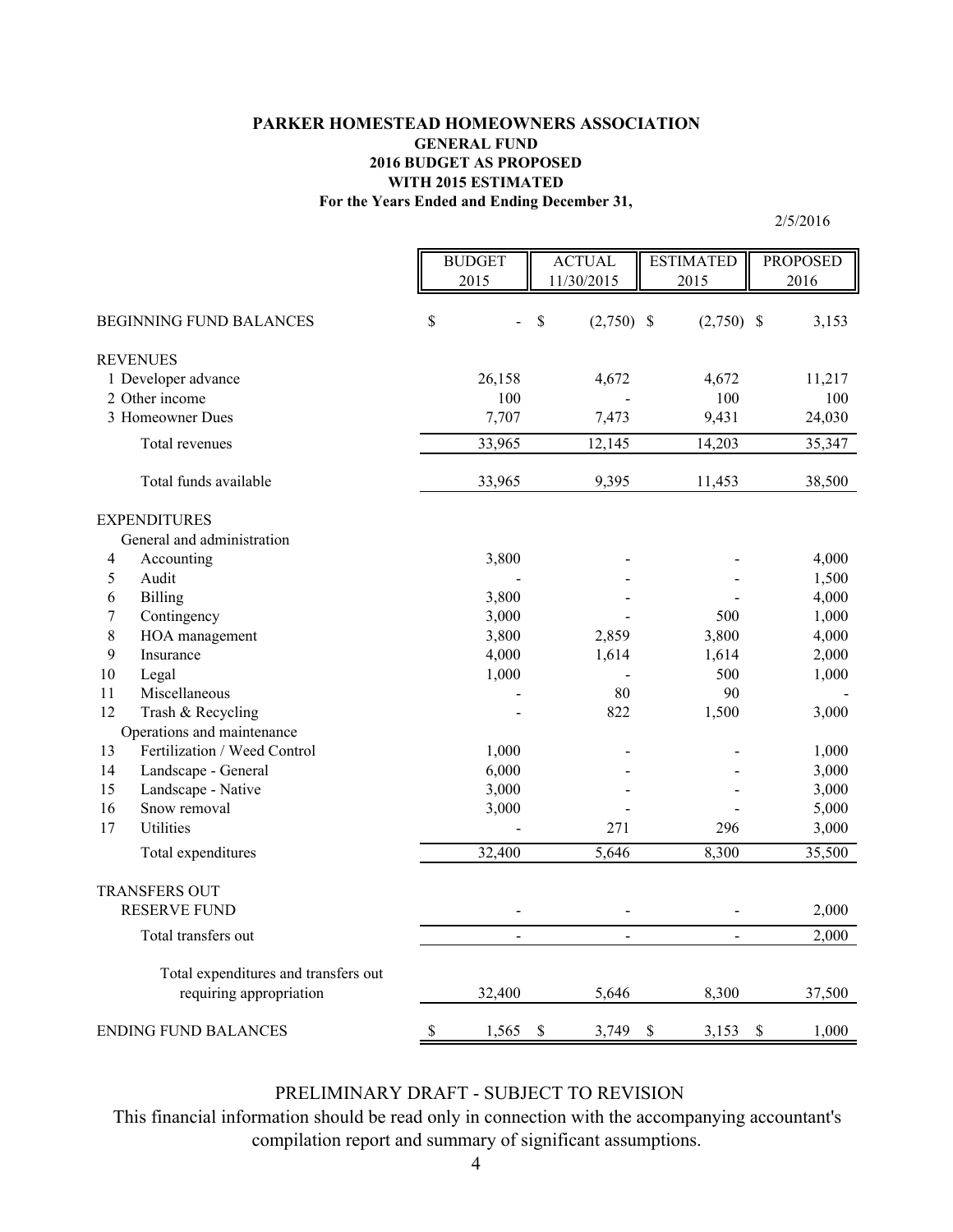# **For the Years Ended and Ending December 31, PARKER HOMESTEAD HOMEOWNERS ASSOCIATION RESERVE FUND 2016 BUDGET AS PROPOSED WITH 2015 ESTIMATED**

2/5/2016

|                                                                 | <b>BUDGET</b><br>2015 | <b>ACTUAL</b><br>11/30/2015 | <b>ESTIMATED</b><br>2015 | <b>PROPOSED</b><br>2016 |
|-----------------------------------------------------------------|-----------------------|-----------------------------|--------------------------|-------------------------|
| BEGINNING FUND BALANCES                                         | \$<br>$\overline{a}$  | \$                          | \$                       | S                       |
| <b>REVENUES</b>                                                 |                       |                             |                          |                         |
| Total revenues                                                  |                       |                             |                          |                         |
| <b>TRANSFERS IN</b><br><b>GENERAL FUND</b>                      |                       |                             |                          | 2,000                   |
| Total transfers in                                              |                       |                             |                          | 2,000                   |
| Total funds available                                           |                       |                             |                          | 2,000                   |
| <b>EXPENDITURES</b>                                             |                       |                             |                          |                         |
| Total expenditures                                              |                       |                             |                          |                         |
| Total expenditures and transfers out<br>requiring appropriation |                       |                             |                          |                         |
| <b>ENDING FUND BALANCES</b>                                     |                       |                             |                          | 2,000                   |

PRELIMINARY DRAFT - SUBJECT TO REVISION

This financial information should be read only in connection with the accompanying accountant's compilation report and summary of significant assumptions.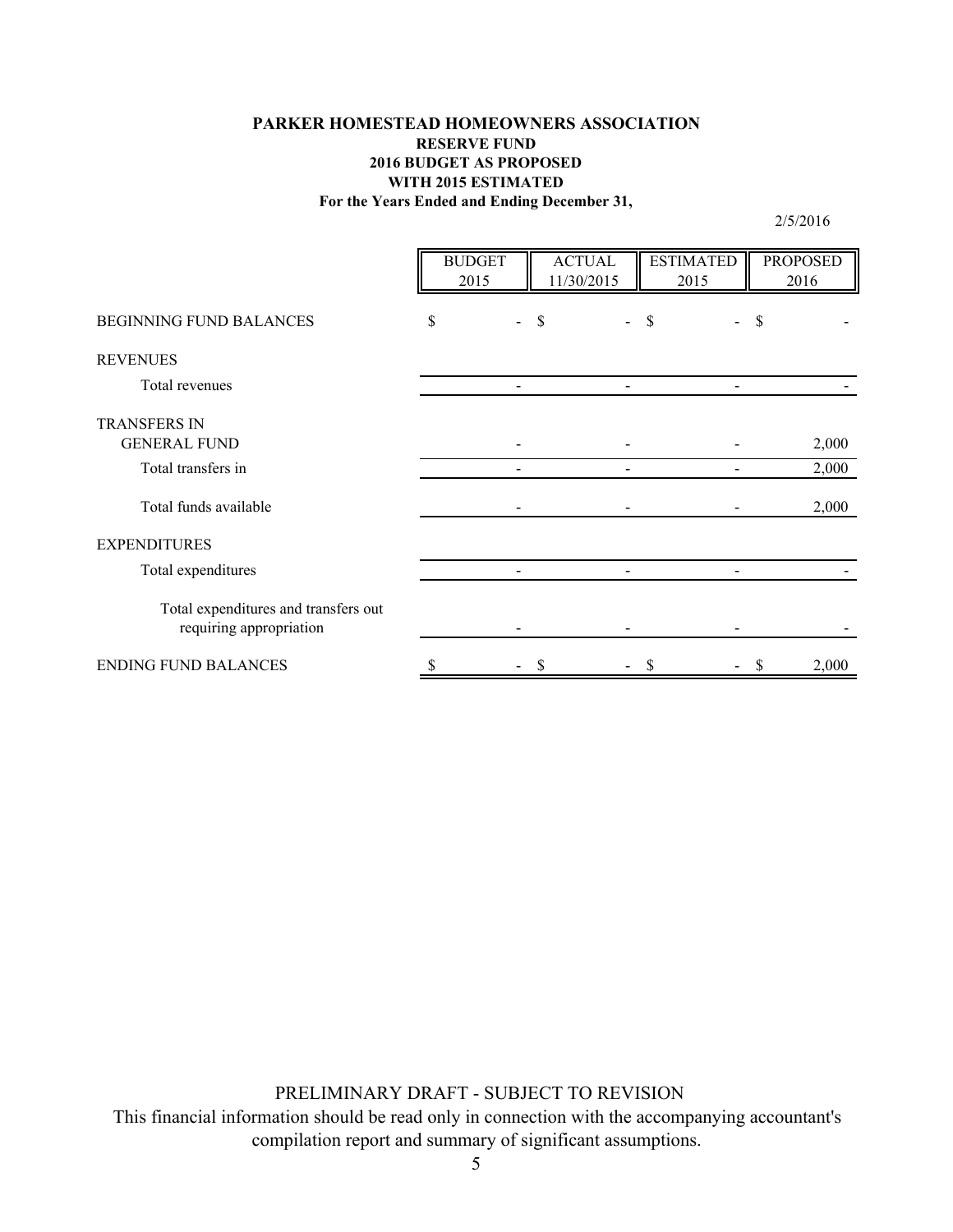# **PARKER HOMSTEAD HOMEOWNERS ASSOCIATION 2016 BUDGET SUMMARY OF SIGNIFICANT ASSUMPTIONS**

### **Services Provided**

Parker Homestead Homeowners Association, Inc., (Association), a nonprofit corporation was organized by filing the office of Secretary of State of Colorado on June 4, 2014.

The purpose for which the Association is formed is to provide for maintenance, preservation and architectural control of certain property and improvements within the property, and to promote the health, safety and welfare of the residents within the Community. The Association does not contemplate pecuniary gain or profit to the members.

The Association has no employees and all administrative functions are contracted.

The Association prepares its budget on the modified accrual basis of accounting.

#### **Revenues**

### **HOA assessments**

The Association collects a fee of \$45.00 per month per residence from homeowners of the Association to pay for the Association's costs of operations, payable in monthly installments. It is anticipated that in 2016 the Association will have 61 homeowners by the end of the year.

#### **Developer Contribution**

A significant portion of operations and maintenance costs of the Association was funded by the Developer.

Based on the projected growth of the Community during the course of 2016, the Association is anticipating a possible increase in monthly assessments of five to ten dollars per unit in 2016.

# **Expenditures**

#### **Administrative and Operating Expenditures**

Operating and administrative expenditures include the estimated services necessary to maintain the Association's administrative viability.

# **This information is an integral part of the accompanying budget.**